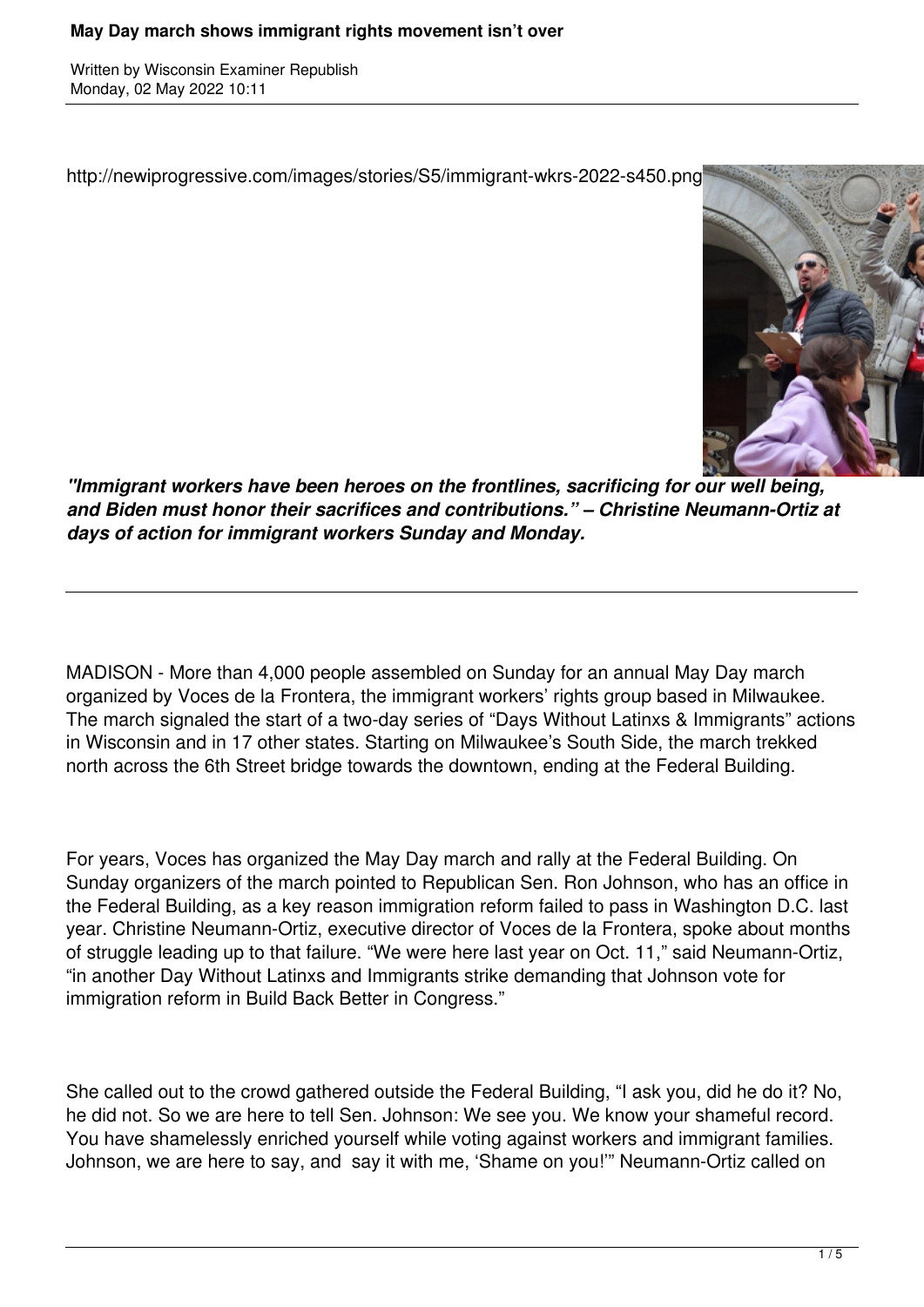## **May Day march shows immigrant rights movement isn't over**

Written by Wisconsin Examiner Republish Monday, 02 May 2022 10:11

President Joe Biden to use executive authority to expand protections for immigrant workers, particularly after broader reform failed last year.

On Monday, immigrant rights activists will travel to Madison to advocate for the restoration of drivers' licenses and in-state tuition equity for immigrant students. "President Biden described our national efforts to fight COVID-19 and save our families as a war," said Neumann-Ortiz, "and we are here to remind him and members of Congress that immigrant workers have been heroes on the frontlines, sacrificing for our well being, and Biden must honor their sacrifices and contributions."

Milwaukee Mayor Cavalier Johnson, who spoke at the May Day march, emphasized the place immigrants have in the country and city's identity. "We see ourselves as a nation of immigrants," said Johnson. "People from all over the world call the city of Milwaukee home, that's always been one of our greatest strengths." He added, '"This is why I support comprehensive immigration reform and executive orders to protect all immigrants. …We need to make sure people know that immigrants boost local economies, that they work hard and pay their fair share, that they do contribute to our economic growth in all of our communities. The economic benefits and contributions that immigrants bring benefit everyone in this city and country."

Israel Peña, who arrived in the U.S. in 2008, is one of those workers. Peña addressed the crowd in Spanish, which was then translated by others on stage. "I've worked in the wineries in California," said Peña, "and the fields harvesting nuts, almonds, cherries and peaches. I've washed cars at a car wash. I've worked in construction and in restaurants, and I'm currently working at a manufacturing business here in Wisconsin. In every one of these jobs I've put in my best effort and dedication, with the goal of being able to care for my family and contribute to the economy of this great country."

Peña has supported and been involved in the movement for immigrant rights since 2016, and not without risk. After the march in October, Peña said he was fired from his job for attending. Voces de la Frontera helped him get his job back. "This is why I'm motivated to continue supporting this organization and marches like this," said Peña, "demanding that President Biden use his executive power to protect all immigrants and for our legislators in Wisconsin to give us drivers' licenses, something that the Hispanic community sorely needs."

Especially following the election of former President Donald Trump in 2016, immigrant rights activists began pushing back against escalating anti-immigrant policies. One such policy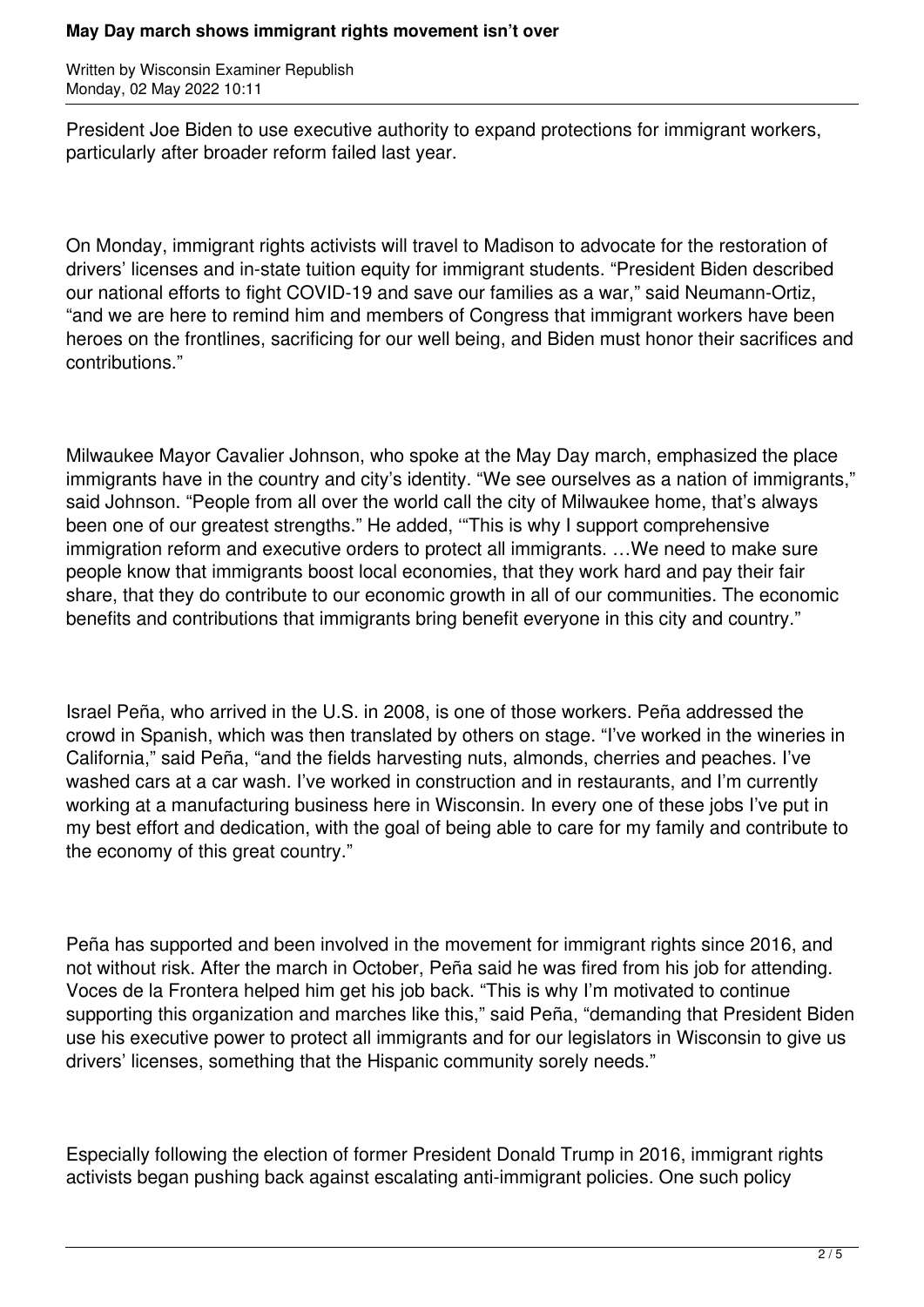authorized the Department of Homeland Security (DHS) to deputize local law enforcement to help with deportation and immigration operations. The Biden administration faces new immigration policy challenges, as it has sought to unravel Trump-era policies and those of former President Barack Obama.

Title 42, which was activated in March 2020 to turn away all asylum seekers at the U.S. border citing the pandemic emergency and the risk of spreading COVID-19, is still in effect, even though Biden promised to end the policy. In late April, a federal judge temporarily blocked Biden's repeal of Title 42.

What to do about Title 42 has been a hot button issue, including among Democratic candidates for Senate. Outagamie County Executive Tom Nelson, one of the Democratic primary candidates hoping to run against Wisconsin Republican Ron Johnson in the fall, stated in a tweet in late April that, "Title 42 has fueled the border crisis." He added that "in 2019, 7% of illegal border crossings were repeated crossings. Today, the rate is 27%. Title 42 is a cruel, inhumane policy that has compromised the safety of migrant families and undermined the security of our country."

Other candidates including Lt. Gov. Mandela Barnes, State Treasurer Sarah Godlewski, and Milwaukee Bucks executive Alex Lasry have expressed support for a plan to be offered by the Biden Administration before lifting Title 42. In a statement to Politico Barnes said, "We need to have a plan in place to make sure we're keeping asylum seekers and people in the U.S. safe before we lift Title 42." On April 24, Nelson blasted the reluctance to end the policy. "Dems need to straighten up and get a backbone," said [Nelson, "Embracing a rac](https://www.politico.com/news/2022/04/18/more-dem-senate-hopefuls-split-with-biden-on-border-00025925)ist Trump immigration policy is shameful — political cowardice of the first order."

In a statement on April 1 , DHS secretary Alejandro Mayorkas said that immigration enforcement will continue even if Title 42 is deactivated. "Let me be clear," said Mayorkas, "those unable to establish a legal basis to remain in the United States will be removed." M[ayorkas added, "We are](https://www.dhs.gov/news/2022/04/01/statement-secretary-mayorkas-cdcs-title-42-order-termination) increasing our capacity to process new arrivals, evaluate asylum requests, and quickly remove those who do not qualify for protection. We will increase personnel and resources as needed and have already redeployed more than 600 law enforcement officers to the border."

Just days before the May Day march, Neumann-Ortiz denounced the continuation of Title 42. "All people fleeing dangerous conditions should be welcomed with dignity and given a safe,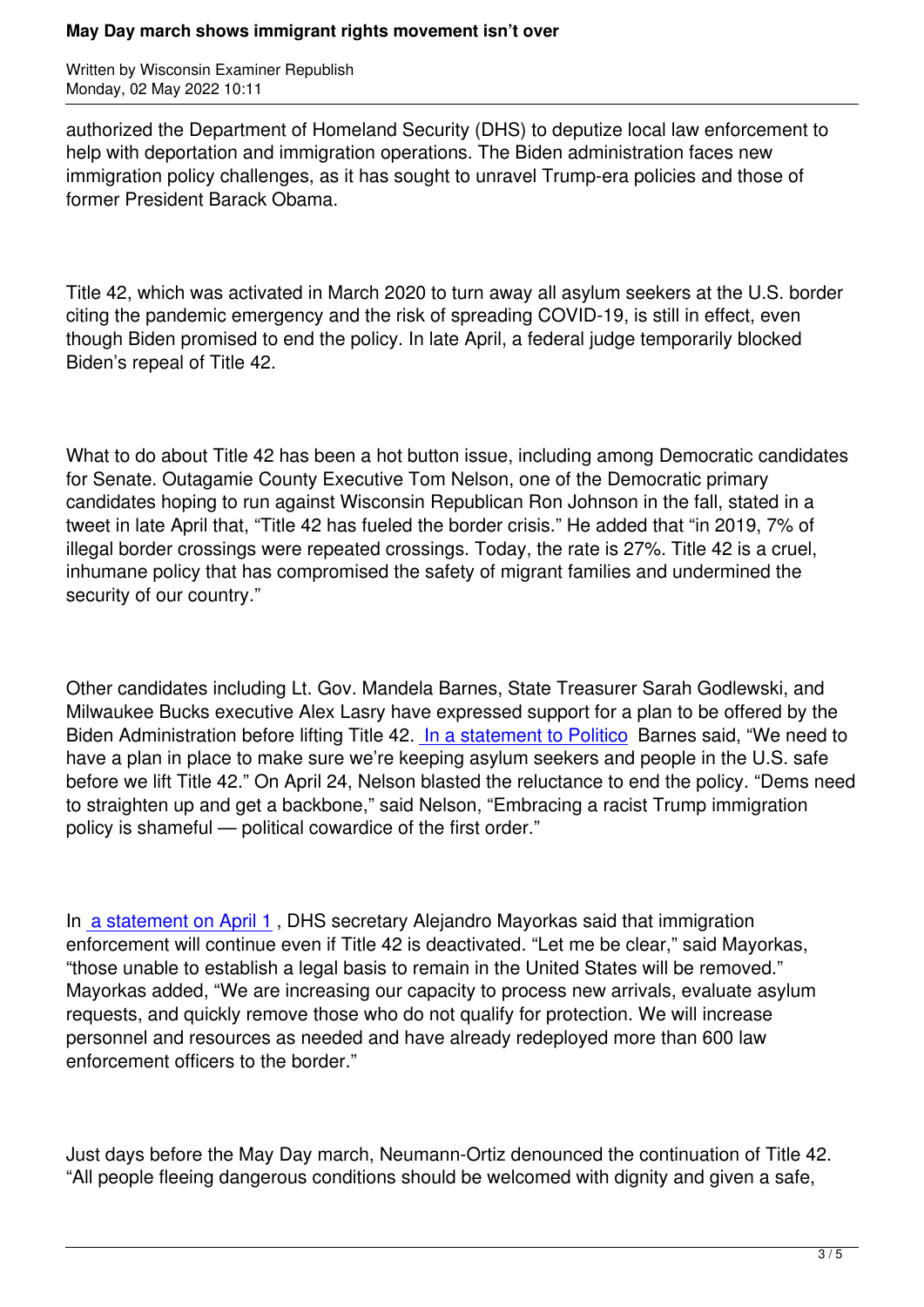humane and orderly process to seek asylum," she said. "We strongly condemn Republicans who are exploiting the desperation of families seeking protection by defending the cruel and discriminatory Title 42, stoking racism and hatred against Black and brown immigrants." Neumann-Ortiz also said, "We condemn those Democrats who are shamefully siding with Republicans and caving into the politics of hate and fear by defending Title 42."

Karina Tweedell, a Ukrainian immigrant who arrived in 2007, confronted what she called a double standard in U.S. immigration policy while speaking at the May Day rally on Sunday. "Today especially, I'm acutely aware of my privilege to be in safety, to have my needs met, to speak freely, and to be heard," said Tweedell, whose family relocated to Milwaukee to escape Russian aggression in 2014. "As we speak, millions of people in my home country are not afforded this opportunity due to unprovoked violence inflicted by Russia. Yet also millions of people here in the U.S. don't have access to health care, education, and equal pay."

When she arrived the the U.S. in 2007, Tweedell recalls her father telling her to assimilate. "I thought if I sound, look, and act like the Americans surrounding me in small-town Indiana, that would help me succeed in life. Frankly, it did, and that's the problem," she said. She added, "We are all worthy of being treated with dignity regardless of where we came from or who we are. Instead of adjusting to a system that's broken, we need to adjust the system."

Tweedell called for Title 42 to be repealed, and for people to extend their sympathies to all refugees, not just Ukrainians. "One shouldn't have a certain passport to have access to basic human rights, a certain look for their life to matter," she said. "It's easy to dismiss another human's pain when you think they aren't like you — those people in other countries, those children not in our neighborhoods, those workers speaking a different language. I'm here to say it loudly, people seeking asylum, regardless of where they came from, deserve our protection."

by Isiah Holmes, Wisconsin Examiner May 2, 2022